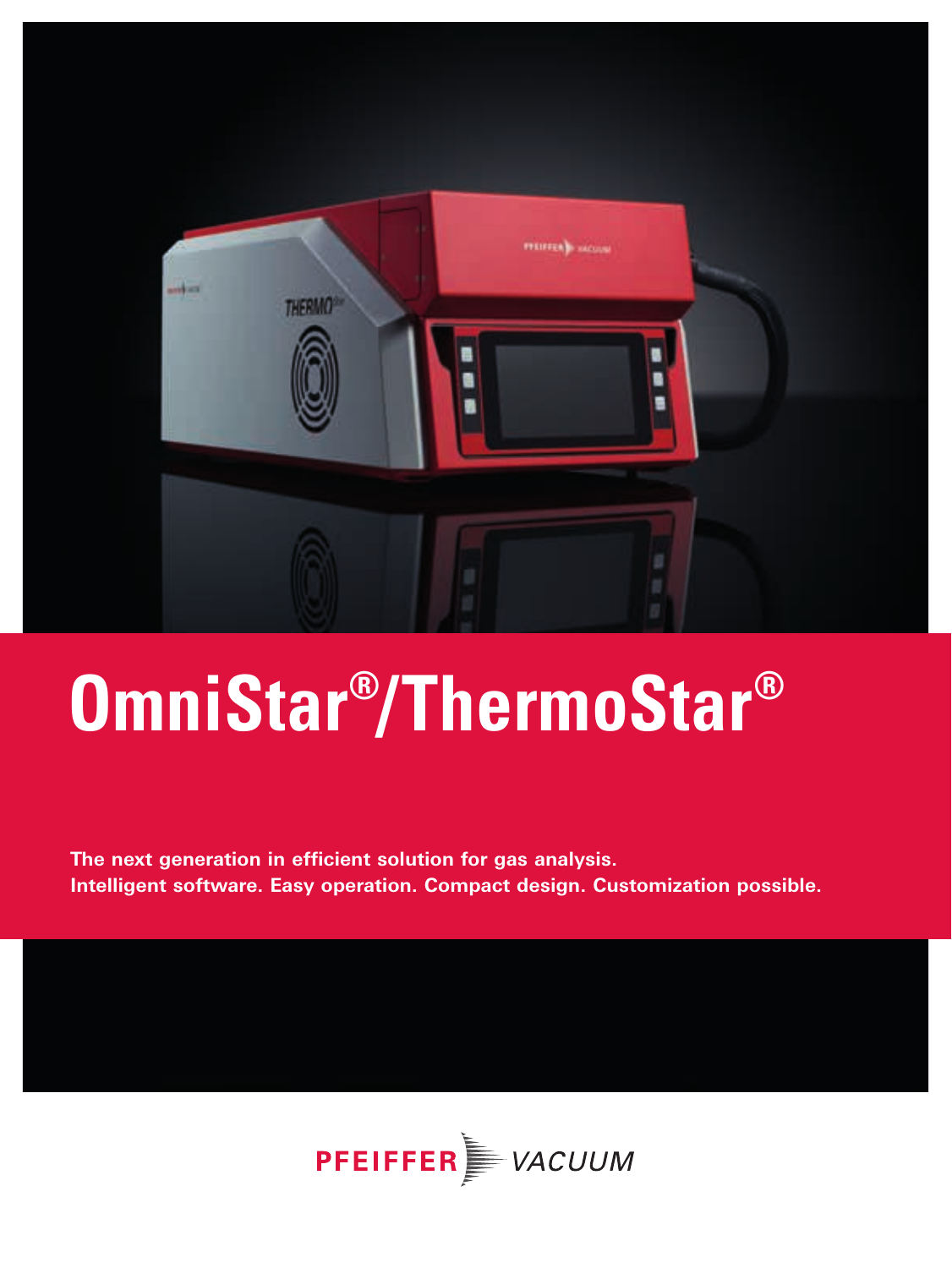## **OmniStar® /ThermoStar®**

### **The next generation in efficient solution for gas analysis. Intelligent software. Easy operation. Compact design. Customization possible.**

**What are OmniStar® and ThermoStar®?**

OmniStar and ThermoStar are compact benchtop analysis systems for sample gases at, or below atmospheric pressure. They are the perfect complete solution for gas analysis, especially in chemical processes, the semiconductor industry, in metallurgy, fermentation, catalysis, freeze drying and environmental analysis. The analysis systems consist of an inlet system, a PrismaPro mass spectrometer, a dry-compressing diaphragm vacuum pump MVP and a HiPace turbopump. The gas inlet is equipped with a capillary that can be heated to 350°C; this capillary is made of stainless steel in the OmniStar and of quartz glass in the ThermoStar. The heated capillary prevents vapors from condensing during analysis of the sample gas. This 2-stage inlet enables a quasi segregation-free gas supply.

The PV MassSpec mass spectrometer software enables qualitative and quantitative analyses. The systems cover the mass ranges of 1-100 u, 1-200 u and 1-300 u

**ThermoStar® – Special solution** The ThermoStar solution was specifically developed for coupling with thermo balances. The inlet system incorporates a quartz capillary and platinum orifice, assuring that even minute concentrations can still be analyzed. In contrast to competitive analysis methods, such as FTIR and IR, it is possible to detect all gases within the mass range.







Freeze drying Catalysis Environmental analysis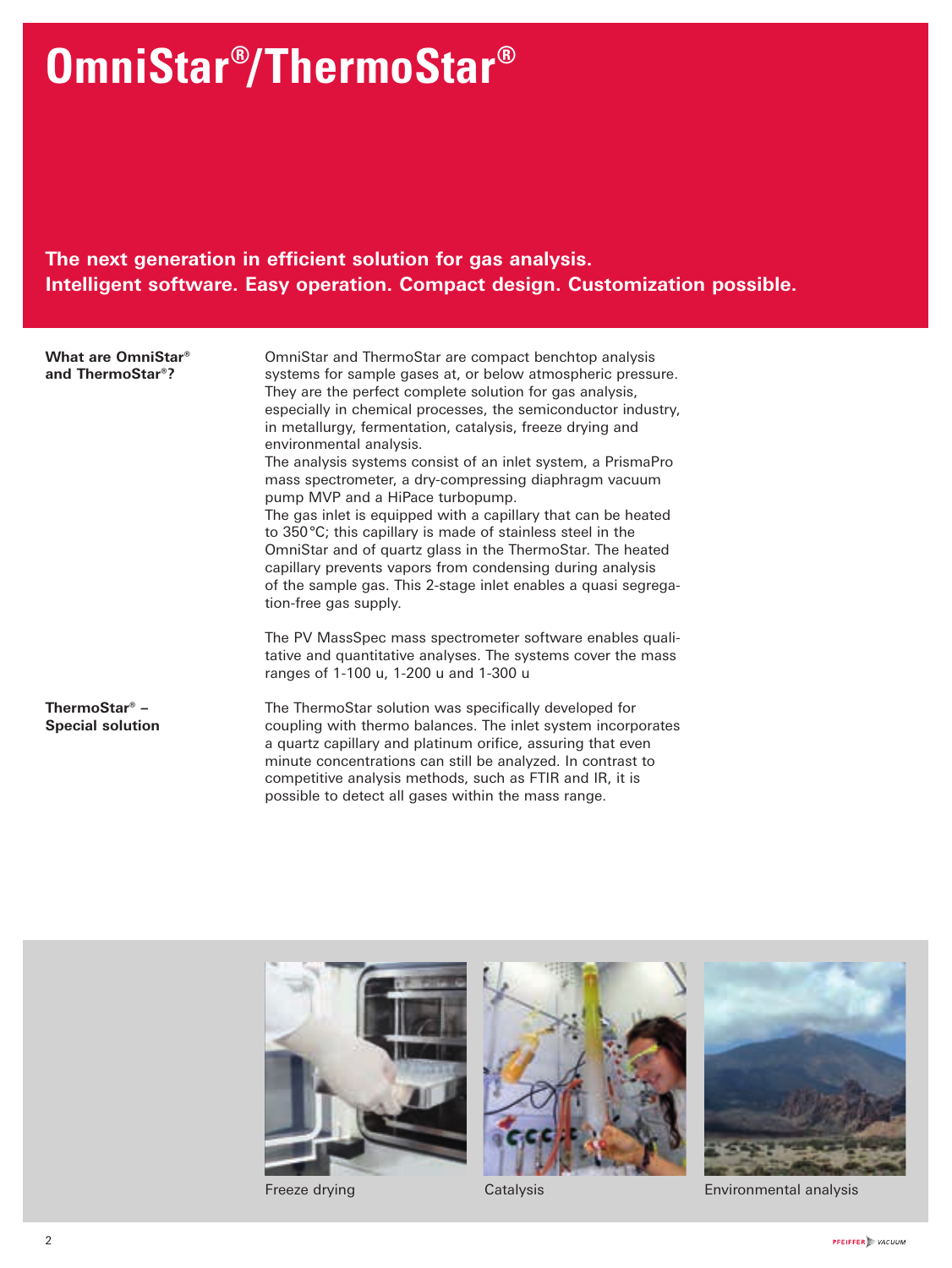

- **Advantages at a glance** Qualitative and quantitative gas analysis, connection port for calibration gas inlet systems
	- Low detection limit (< 100 ppb), even for condensable gases
	- Compact, easy-to-operate analysis unit with 7" colored touch screen or Web User Inferface
	- Heated capillary inlet, up to 350 °C
	- Bakeable all-metal sealed high vacuum chamber for low backgrounds
- Customized versions possible, e.g. pressure controlled inlet, special inlet systems, special housing designs
- Mass ranges of 1 to 100 u, 1 to 200 u and 1 to 300 u
- Fast, reliable and precise measurement of non-polar and noble gases
- Soft Ionization option (15-100 eV)
- Compact and portable (approx. 23 kg total weight)
- Low gas consumption  $(1-2 \text{sccm})$
- Fast measuring time (up to 1 ms/u dwell time)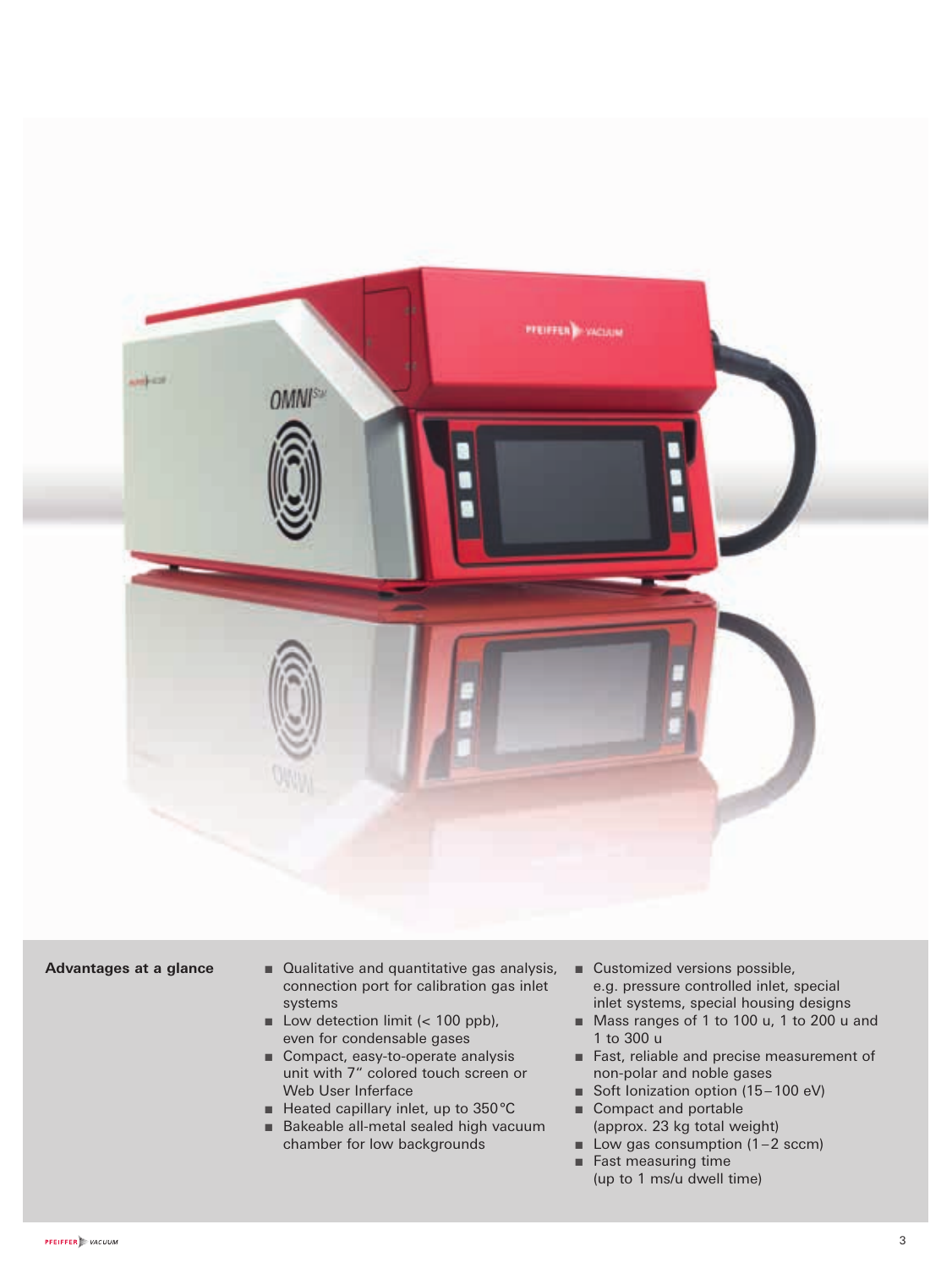## **PV MassSpec**

#### **Software for total analysis**

#### **PV MassSpec analysis software**

The PV MassSpec software has been specifically developed for the PrismaPro and offers an easy-to-read, user-friendly platform for capturing and visualizing measured data and parameter records. Complete measurement procedures can be programmed.

#### **Xe in air/OmniStar®**



**Respiratory Gas Analysis/OmniStar®** 



 The graph (mass range 125–140 u) shows the xenon isotopes and the excellent detection limit of the OmniStar. Xenon has stable isotopes at 129, 131, 132, 134 and 136 u. The concentration of 136Xe in air is 7.8 ppb.

 Three breathing cycles of an endurance test. The breath is characterized by the gases  $O_2$  and  $CO_2$ . The argon in the air serves as a reference gas for demonstrating the stability of the system. Very quickly measured by the OmniStar at atmospheric pressure in the Multiple Concentration Determination (MCD) mode.

- **Advantages at a glance**  User-friendly, intuitive operation
	- Automated measurement routines via included sequencer
	- Leak detection and vacuum diagnosis with just one click
- Automatic calibration and tuning
- Simple definition of measurement recipes
- Mass spectrometer data can be linked with external signals (e.g. external trigger signal)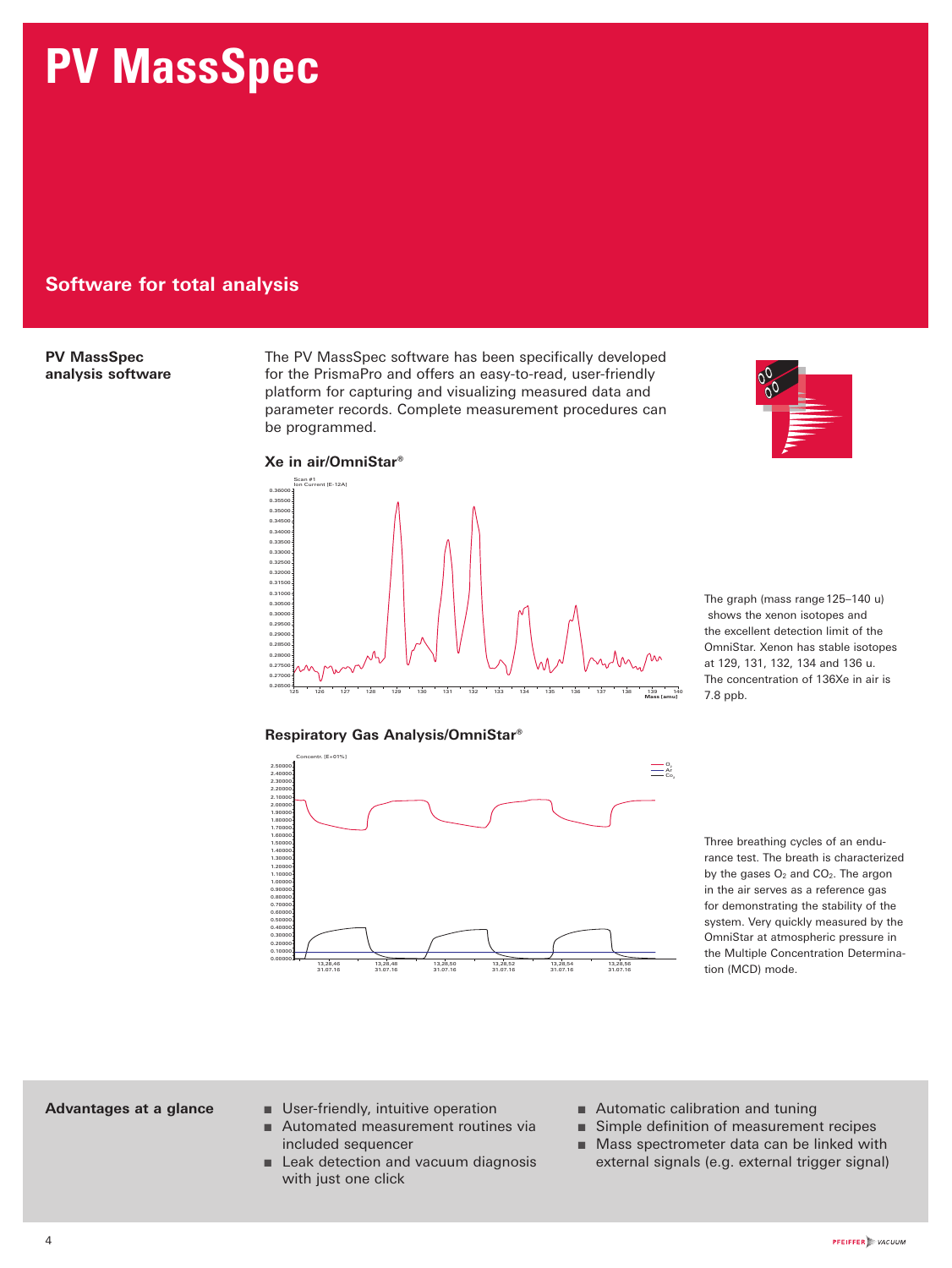## **ThermoStar®**

#### **The special solution in connection with thermo balances.**

**ThermoStar<sup>®</sup>** The ThermoStar gas analysis unit is a version that is specially designed for being coupled with thermo balances. Hightemperature gas samples can be introduced by means of a quartz capillary.



#### **TGA-MS**



The gases water vapor (18), carbon monoxide (28) and carbon dioxide (44) that evolve when conducting a thermal analysis of calcium oxalate are shown as a function of time together with weight and temperature.

- **Advantages at a glance** Even small concentrations of reactive and condensable gases can be detected
	- Inert inlet, no change in gas composition
- Gas inlet heatable up to 350 °C
- Multi-gas analysis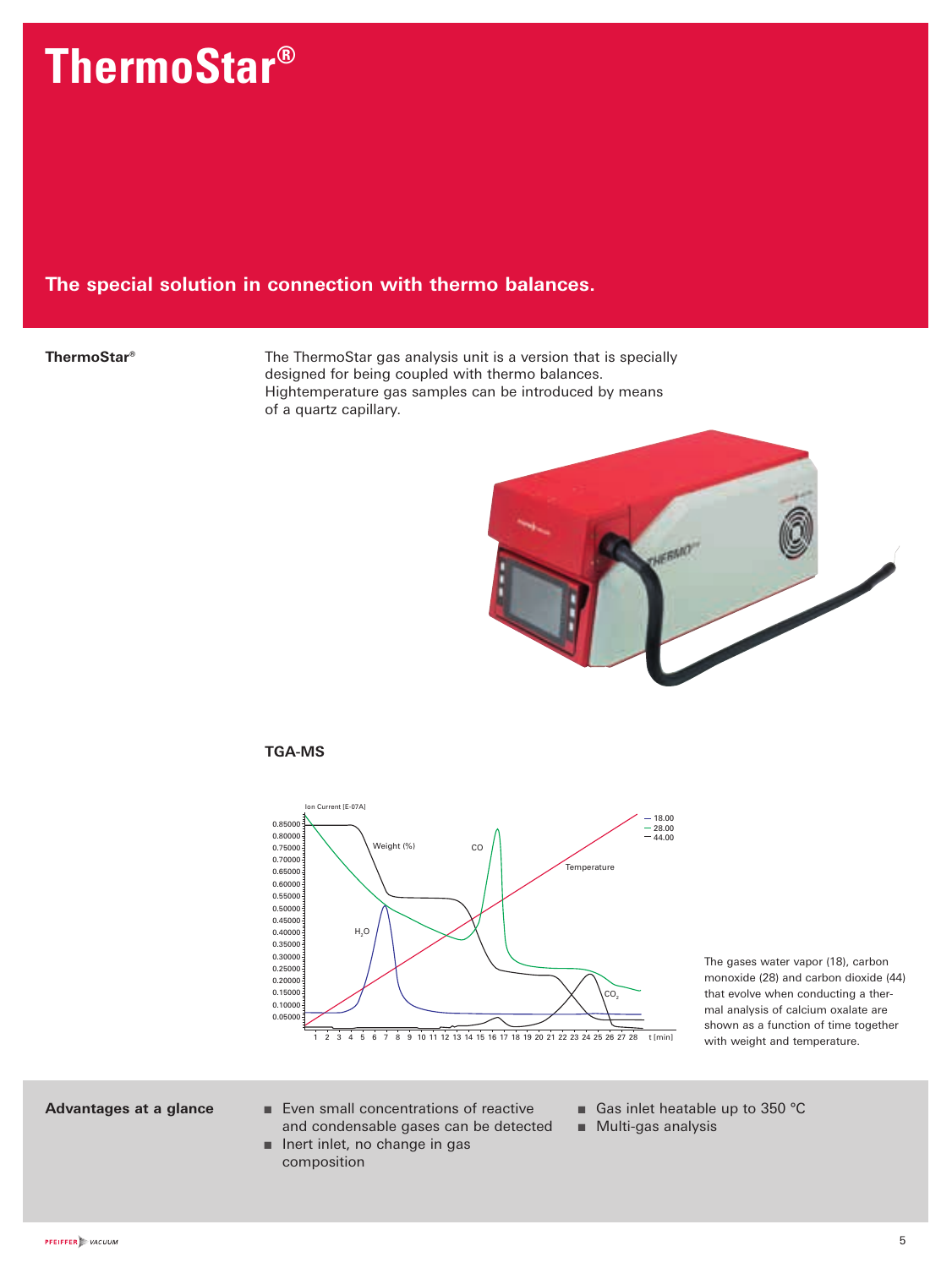## **OmniStar® /ThermoStar®**

### **The next generation in efficient solution for gas analysis. Intelligent software. Easy operation. Compact design. Customization possible.**

#### **Dimensions**





Dimensions in mm

#### **Technical data**

| <b>Gas analysis system</b>                    | $GSD 350 - OmniStar$ <sup>®</sup>                         |                                                                                                                                                               | <b>GSD 350 - ThermoStar®</b> |
|-----------------------------------------------|-----------------------------------------------------------|---------------------------------------------------------------------------------------------------------------------------------------------------------------|------------------------------|
| Mass ranges, u                                |                                                           | $1 - 100 / 1 - 200 / 1 - 300$                                                                                                                                 |                              |
| Gas connection                                | Stainless steel capillary                                 |                                                                                                                                                               | Quartz capillary             |
| Gas inlet                                     | Via software-controlled inlet valve,<br>or user interface |                                                                                                                                                               | Continuously open            |
| Pressure reduction                            |                                                           | 2-stage, segregation-free                                                                                                                                     |                              |
| Gas flow rate, sccm                           |                                                           | $1 - 2$                                                                                                                                                       |                              |
| Sample gas pressure, hPa (mbar)               |                                                           | Up to 1,000                                                                                                                                                   |                              |
| Capillary operating temperature, °C           |                                                           | Up to 350                                                                                                                                                     |                              |
| Operation                                     |                                                           | 7" colored touch screen<br>or Web User Interface                                                                                                              |                              |
| Rod system, material / diameter / length, mm  |                                                           | Stainless steel/6/125                                                                                                                                         |                              |
| Detector                                      |                                                           | C-SEM/Faraday                                                                                                                                                 |                              |
| Mass spectrometer electronics                 |                                                           | PrismaPro <sup>®</sup>                                                                                                                                        |                              |
| Software                                      |                                                           | <b>PV MassSpec</b>                                                                                                                                            |                              |
| Contribution to neighboring mass: 40 to 41    |                                                           | $<$ 10 ppm / $<$ 20 ppm / $<$ 50 ppm                                                                                                                          |                              |
| Min. detection limit. C-SEM                   |                                                           | $<$ 100 ppb                                                                                                                                                   |                              |
| Resolution, adjustable at 10 % peak height, u |                                                           | $0.5 - 2.5$                                                                                                                                                   |                              |
| Dwell time                                    |                                                           | $1 \text{ ms} - 16 \text{ s/u}$                                                                                                                               |                              |
| Dimensions (L x W x H), mm                    |                                                           | $615 \times 358 \times 274$                                                                                                                                   |                              |
| Weight, kg                                    |                                                           | $23 - 26$                                                                                                                                                     |                              |
| Mains requirement: voltage, VAC               |                                                           | $100 - 240$                                                                                                                                                   |                              |
| Interface                                     |                                                           | Ethernet<br>Analog input: $5x \pm 10$ V / 16 bit<br>Analog output: 4x 010 V / 16 bit<br>Digital input: 4x<br>Digital output: 7x sink, optical insulated, 24 V |                              |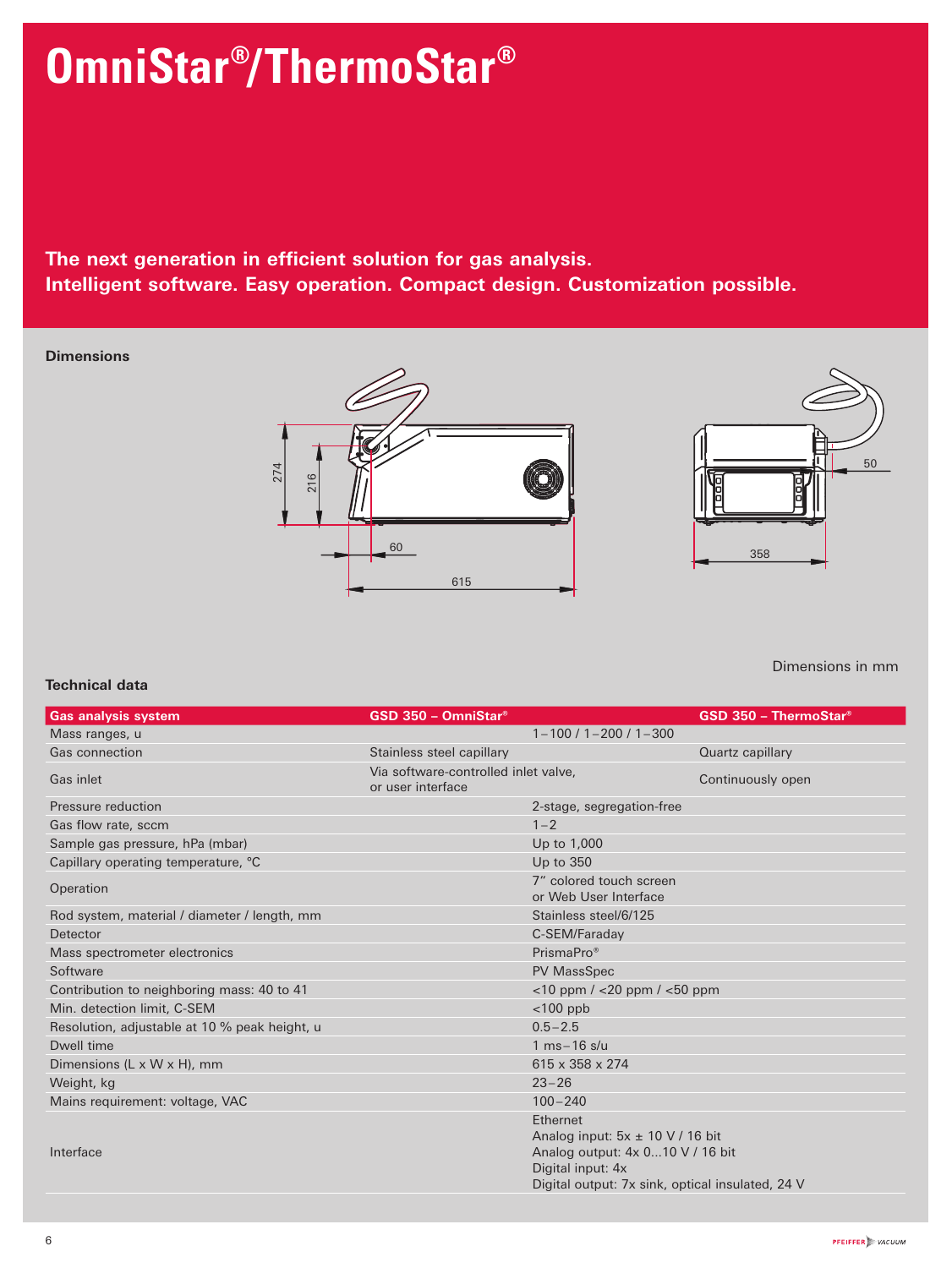#### **Order matrix OmniStar®/ThermoStar® Order number**

## **PT Q a b c def g 0**

| <b>GSD 350 variant</b>                                                         | a              |
|--------------------------------------------------------------------------------|----------------|
| OmniStar                                                                       | 8              |
| ThermoStar                                                                     | 9              |
|                                                                                |                |
| <b>Standard/corrosive</b>                                                      | b              |
| <b>Standard</b>                                                                | $\bf{0}$       |
| Corrosive gas version with controlled purge gas system                         | 1              |
|                                                                                |                |
| <b>Filament/calibration device</b>                                             | c.             |
| Yttriated iridium, integrated option for mass calibration                      | 1              |
| <b>Yttriated iridium</b>                                                       | $\overline{2}$ |
| Tungsten, integrated option for mass calibration                               | 5              |
| Tungsten                                                                       | 6              |
|                                                                                |                |
| <b>Gas inlet system</b>                                                        | def            |
| ThermoStar, quartz, 1 m temperature-regulated gas sampling line, 200 °C        | 111            |
| ThermoStar, quartz, 2 m temperature-regulated gas sampling line, 200 °C        | 112            |
| ThermoStar, quartz, 1 m temperature-regulated gas sampling line, 350 °C        | 113            |
| OmniStar, quartz, 1 m temperature-regulated gas sampling line, 200 °C          | 151            |
| OmniStar, quartz, 2 m temperature-regulated gas sampling line, 200 °C          | 152            |
| OmniStar, quartz, 1 m temperature-regulated gas sampling line, 350 °C          | 153            |
| OmniStar, stainless steel, 1 m temperature-regulated gas sampling line, 200 °C | 171            |
| OmniStar, stainless steel, 2 m temperature-regulated gas sampling line, 200 °C | 172            |
| OmniStar, stainless steel, 1 m temperature-regulated gas sampling line, 350 °C | 173            |
|                                                                                |                |
|                                                                                |                |
| <b>Mass range</b>                                                              | g              |